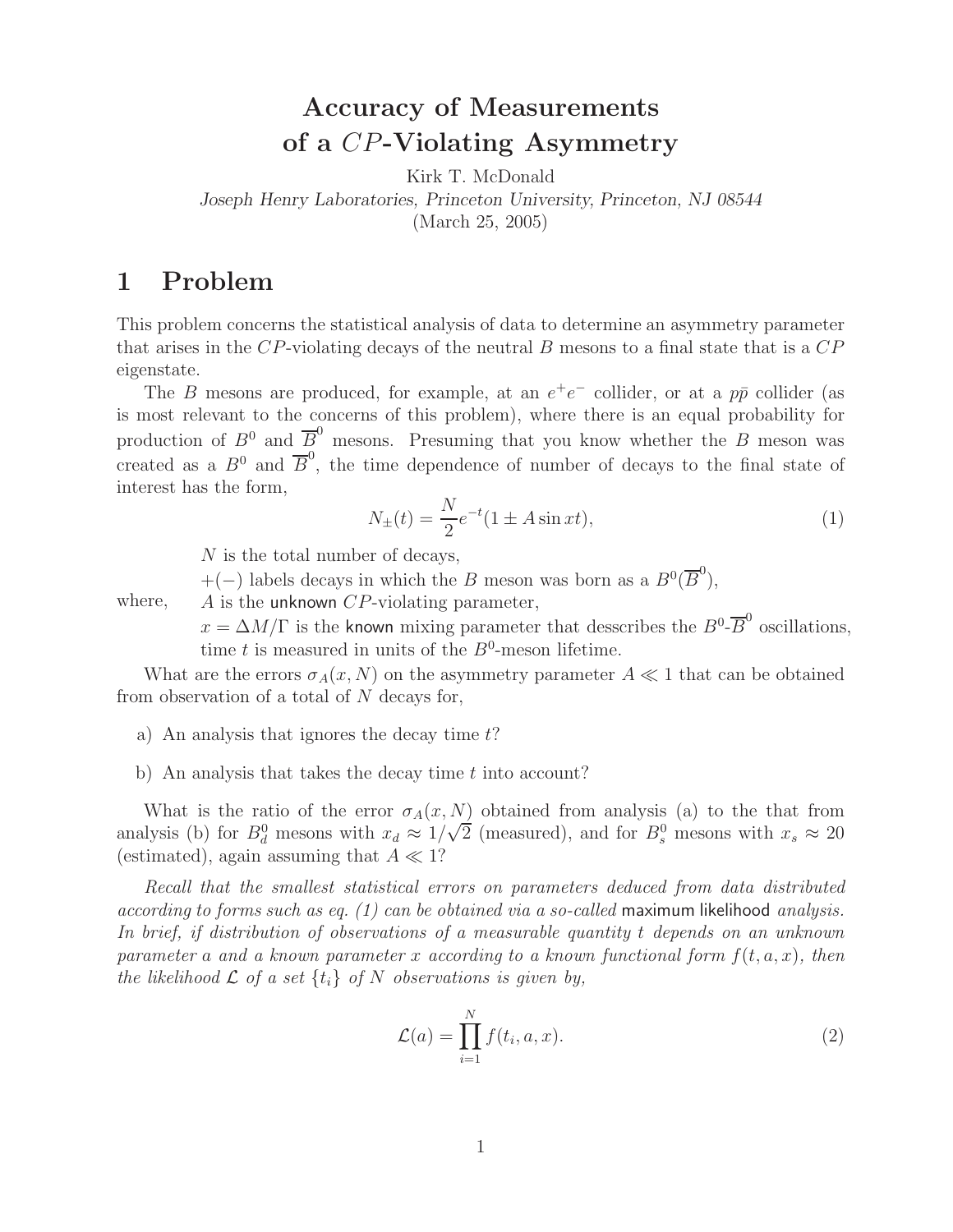*A version of the central limit theorem indicates that for large* N *the likelihood function (2) has a Gaussian dependence on parameter* a*,*

$$
\mathcal{L}(a) \propto e^{-(a-a_0)^2/2\sigma_a^2},\tag{3}
$$

*where*  $a_0$  *is the "true" or "best" value of the parameter* a, which maximizes the likelihood *function (2). The maximum-likelihood estimate of the error,*  $\sigma_a$ , on  $a_0$  *follows from eq. (3) as,*

$$
\frac{1}{\sigma_a^2} = -\frac{\partial^2 \ln \mathcal{L}(a_0, x)}{\partial a^2}.
$$
\n(4)

### **2 Solution**

This problem is extracted from my earlier note *Maximum-Likelihood Analysis of* CP*-Violating Asymmetries* (Sept. 4, 1992), http://kirkmcd.princeton.edu/tndc/likelihood.pdf

### **2.1 Time-Integrated Analysis**

In this analysis we do not record the time t of the B-meson decay, and simply integrate over the distributions (1) to obtain,

$$
N_{\pm} = \frac{N}{2} \int_0^{\infty} e^{-t} (1 \pm A \sin xt) dt = \frac{N}{2} \int_0^{\infty} e^{-t} \left( 1 \pm A \frac{e^{ixt} - e^{-ixt}}{2i} \right) dt
$$
  
\n
$$
= \frac{N}{2} \int_0^{\infty} \left( e^{-t} \pm A \frac{e^{-t(1-ix)} - e^{-t(1+ix)}}{2i} \right) dt
$$
  
\n
$$
= \frac{N}{2} \left[ 1 \pm \frac{A}{2i} \left( \frac{1}{1-ix} - \frac{1}{1+ix} \right) \right]
$$
  
\n
$$
= \frac{N}{2} \left( 1 \pm A \frac{x}{1+x^2} \right).
$$
 (5)

We now have only two observables, a decay of a  $B^0$  meson which event we call +, and a decay of a  $\overline{B}^0$  meson which event we call –. The event distributions for these observations have the form,

$$
f_{\pm} = N_{\pm} = N \frac{1 \pm a}{2},\tag{6}
$$

where the asymmetry  $a$  is given by,

$$
a = \frac{N_{+} - N_{-}}{N_{+} + N_{-}} = A \frac{x}{1 + x^{2}}.
$$
\n(7)

This is often written as,

$$
a = AD, \qquad \text{where} \qquad D = \frac{x}{1 + x^2} \tag{8}
$$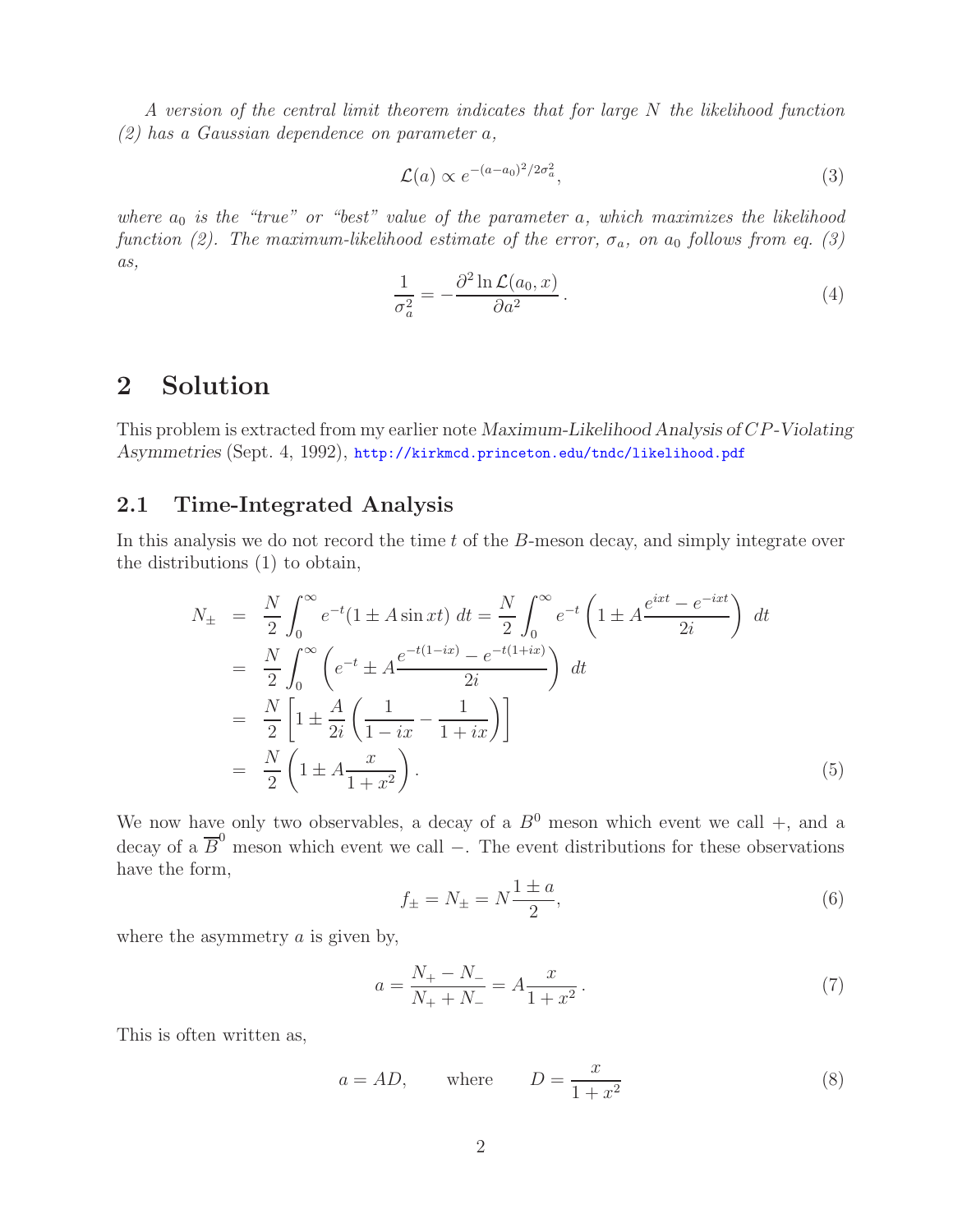where  $D$  is called the dilution factor associated with the time-integrated analysis.

For an experiment in which  $N_+$  and  $N_-$  events are observed, we form the likelihood function,

$$
\mathcal{L} = \prod_{+} f_{+} \prod_{-} f_{-} = N_{+}^{N_{+}} N_{-}^{N_{-}} = N^{N} \left( \frac{1+a}{2} \right)^{N_{+}} \left( \frac{1-a}{2} \right)^{N_{-}}.
$$
 (9)

The needed derivatives of  $\ln \mathcal{L}$  are,

$$
\ln \mathcal{L} = N_+ \ln(1+a) + N_- \ln(1-a) + \text{constant},\tag{10}
$$

$$
\frac{\partial \ln \mathcal{L}}{\partial a} = \frac{N_+}{1 + a} - \frac{N_-}{1 - a},\tag{11}
$$

$$
\frac{\partial^2 \ln \mathcal{L}}{\partial a^2} = -\frac{N_+}{(1+a)^2} - \frac{N_-}{(1-a)^2}.
$$
\n(12)

On setting the first derivative to zero to find the value of  $a$  that maximizes the likelihood, we find the usual expression for the asymmetry,

$$
a = \frac{N_{+} - N_{-}}{N_{+} + N_{-}}.\tag{13}
$$

From this we express  $N_+$  and  $N_-$  in terms of a and  $N = N_+ + N_-$  to evaluate the error on the estimate of a as,

$$
\sigma_a = \sqrt{\frac{1 - a^2}{N}},\tag{14}
$$

using eq. (4). This agrees with the usual analysis based on the binomial distribution.

Finally, we obtain the estimate of the error,  $\sigma_i$ , on the CP-violating asymmetry A from the time integrated analysis by recalling eq. (8),

$$
\sigma_i = \sigma_A = \frac{\sigma_a}{D} = \frac{1}{D} \sqrt{\frac{1 - A^2 D^2}{N}} \approx \frac{1}{D\sqrt{N}} = \frac{1 + x^2}{x\sqrt{N}},\tag{15}
$$

where the approximation holds for small values of A.

The error on A is large for both large and small values of the mixing parameter x. The minimum error as a function of x occurs if  $x = 1$ , for which  $\sigma_i = 2/\sqrt{N}$ . As  $x \approx 1/\sqrt{2}$  for the  $B_d^0$  meson, a time-integrated analysis is rather effective in this case.

#### **2.2 Time-Dependent Analysis**

We now determine what additional statistical power can be expected if we perform an analysis of the time-dependent  $CP$ -violating decay distributions given in eq. (1). The likelihood function is then,

$$
\mathcal{L} = \prod_{+} N_{+} \prod_{-} N_{-} = N^{N} \prod_{+} e^{-t_{+}} (1 + A \sin xt_{+}) \prod_{-} e^{-t_{-}} (1 - A \sin xt_{-}), \tag{16}
$$

where subscript + labels events in which the B was born as a  $B^0$ , and – labels events in which the B was born as a  $\overline{B}^0$ . This form of the likelihood function is normalized to include information both on the shape as well as the integral of the decay distributions.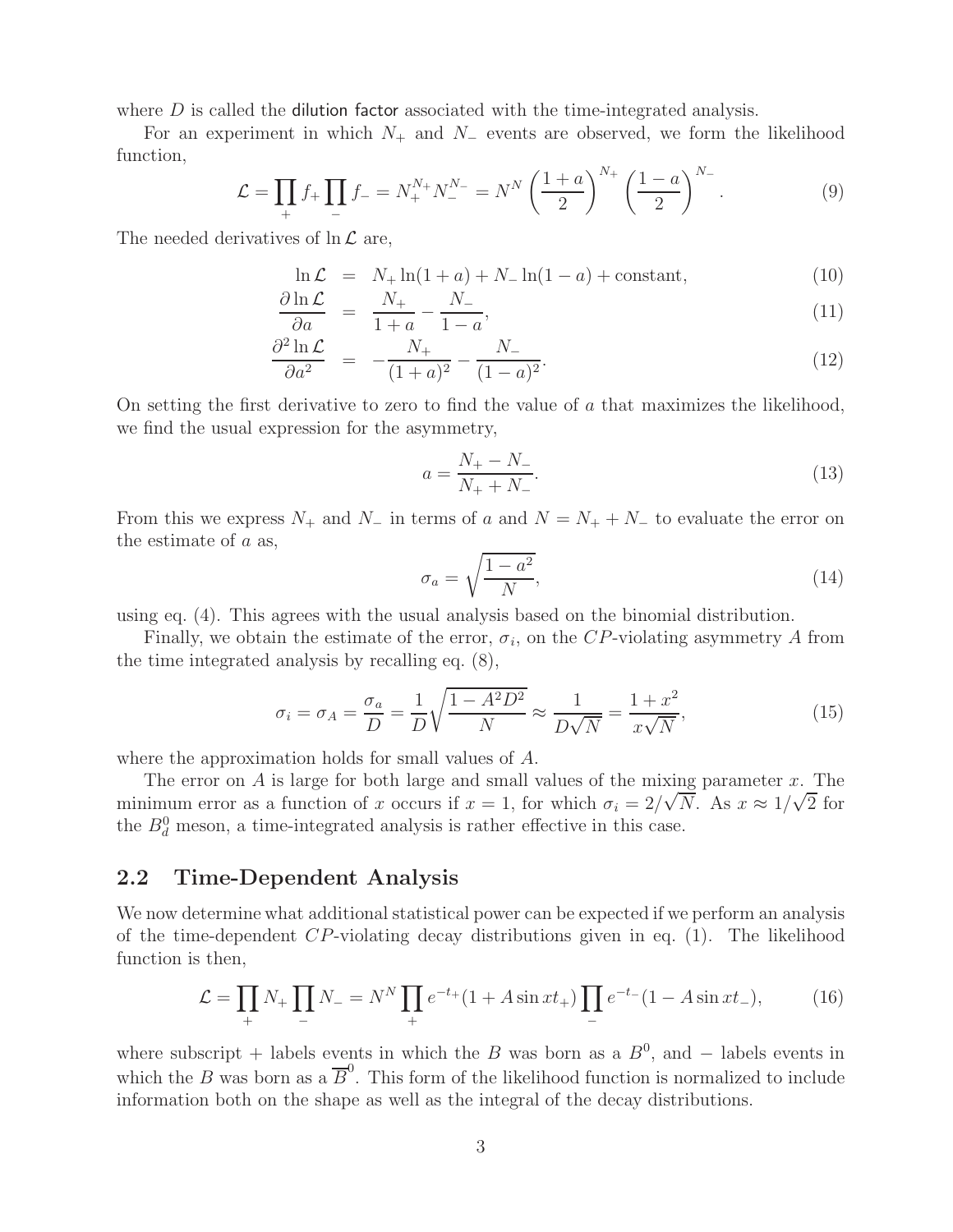According to the maximum likelihood method we calculate,

$$
\ln \mathcal{L} = -\sum_{+} t_{+} + \sum_{+} \ln(1 + A \sin xt_{+}) - \sum_{-} t_{-} + \sum_{-} \ln(1 - A \sin xt_{-}) (17)
$$

$$
\frac{\partial \ln \mathcal{L}}{\partial A} = \sum_{+} \frac{\sin xt_{+}}{1 + A \sin xt_{+}} - \sum_{-} \frac{\sin xt_{-}}{1 - A \sin xt_{-}}, \tag{18}
$$

$$
\frac{1}{\sigma_A^2} = -\frac{\partial^2 \ln \mathcal{L}}{\partial A^2} = \sum_{+} \frac{\sin^2 xt_+}{(1 + A \sin xt_+)^2} + \sum_{-} \frac{\sin^2 xt_-}{(1 - A \sin xt_-)^2}.
$$
(19)

We estimate the sums by integrals, weighting events according to the distribution (1),

$$
\sum_{\pm} f(t_{\pm}) \approx \frac{N}{2} \int_0^\infty dt_{\pm} e^{-t_{\pm}} (1 \pm A_0 \sin xt_{\pm}) f(t_{\pm}), \tag{20}
$$

where  $A_0$  is the "true" value of the asymmetry parameter  $A$ .

We readily verify that setting  $A = A_0$  causes the integral form of eq. (18) to vanish, so that the "best-fit" value of A according to the maximum likelihood method is indeed the "true" value. We do not, however, obtain a simple analytic form of the estimate of  $A_0$  from the time-dependent data.

Turning to the estimate of the error,  $\sigma_A$ , we combine eqs. (19) and (20), and set A to  $A_0$ to find,

$$
\frac{1}{\sigma_A^2} \approx \frac{N}{2} \int_0^\infty dt_+ \frac{e^{-t_+} \sin^2 xt_+}{1 + A_0 \sin xt_+} + \frac{N}{2} \int_0^\infty dt_- \frac{e^{-t_-} \sin^2 xt_-}{1 - A_0 \sin xt_-}
$$
\n
$$
= N \int_0^\infty \frac{dt e^{-t} \sin^2 xt}{1 - A_0^2 \sin^2 xt} \approx N \int_0^\infty dt e^{-t} \sin^2 xt
$$
\n
$$
= N \int_0^\infty dt e^{-t} \left(\frac{e^{ixt} - e^{-ixt}}{2i}\right)^2 = \frac{N}{4} \int_0^\infty dt \left(2e^{-t} - e^{-t(1-2ix)} - e^{-t(1+2ix)}\right)
$$
\n
$$
= \frac{N}{4} \left(2 - \frac{1}{1 - 2ix} - \frac{1}{1 + 2ix}\right) = \frac{2x^2 N}{1 + 4x^2},\tag{21}
$$

where we ignore the time-varying term in the denominator for small  $A_0$ ,

We summarize the result (21) of the time-dependent analysis by writing,

$$
\sigma_A = \sigma_t \approx \frac{1}{D_t \sqrt{N}} \quad \text{with} \quad D_t \equiv \sqrt{\frac{2x^2}{1 + 4x^2}}. \tag{22}
$$

The time-dependent dilution factor  $D_t$  is larger than the time-integrated dilution factor of eq.  $(8)$  for any value of x, and consequently the time-dependent analysis is always more powerful statistically, as is to be expected.

In particular, the time-dependent analysis remains very powerful for large  $x$  (as is the case for  $B_s^0$  mesons), where a time-integrated analysis yields no information. Indeed, for the time-dependent analysis,

$$
\sigma_A \approx \sqrt{\frac{2}{N}} \qquad \text{for large } x. \tag{23}
$$